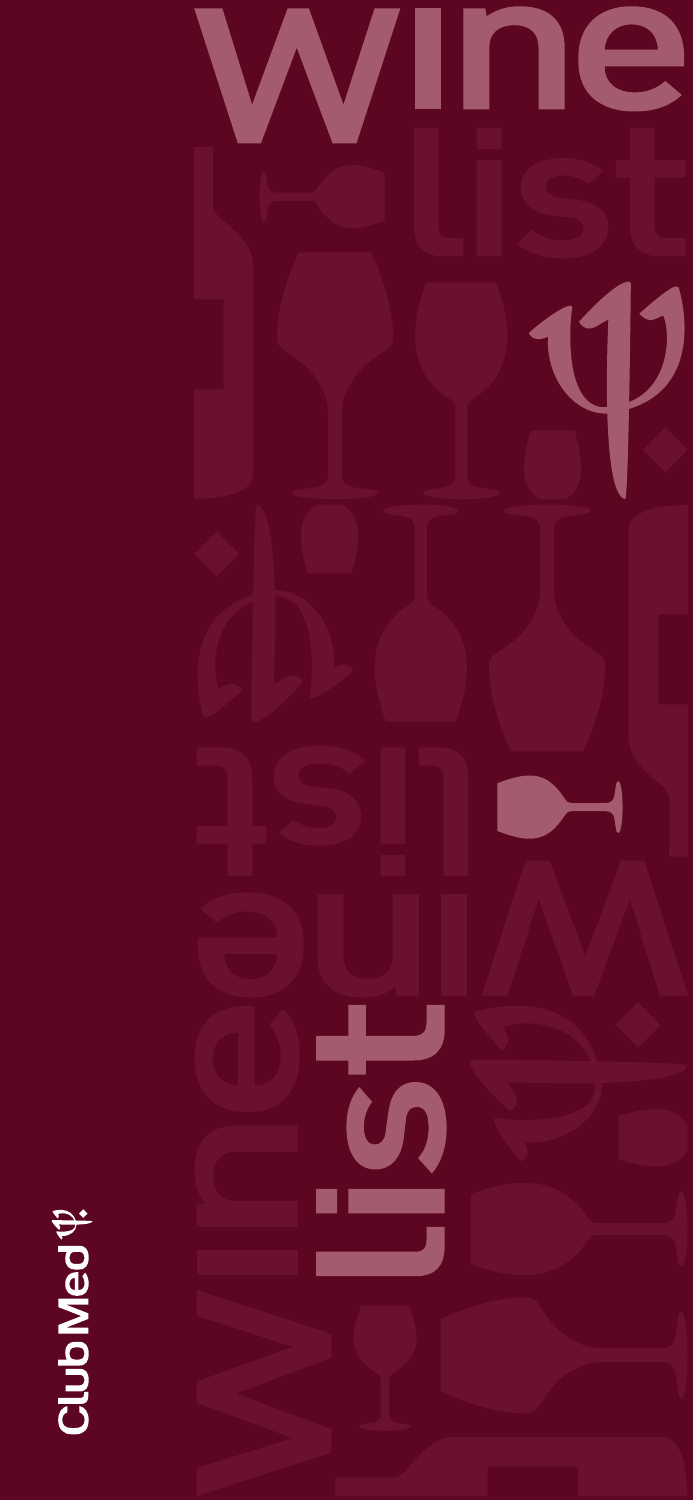## VIN ROUGE - RED WINE

| JOUR & NUIT                 | $50$ TND      |
|-----------------------------|---------------|
| <b>DIDONA</b>               | 55 TND        |
| <b>DOMAINE SHADRAPA</b>     | 55 TND        |
| <b>DOMAINE PHENICIA</b>     | <b>59 TND</b> |
| <b>MAGON SIGNATURE</b>      | 54 TND        |
| <b>D'ISTINTO MAGNIFIQUE</b> | <b>75 TND</b> |

#### VIN BLANC - WHITE WINE

| JOUR & NUIT             | 50 TND |
|-------------------------|--------|
| DOMAINE SHADRAPA        | 45 TND |
| <b>DOMAINE PHENICIA</b> | 40 TND |
| <b>KURUBIS</b>          | 80 TND |

## VIN ROSE - ROSE WINE

| DÉSIR ROSÉ    | 65 TND        |
|---------------|---------------|
| JOUR & NUIT   | <b>50 TND</b> |
| <b>DIDONA</b> | 60 TND        |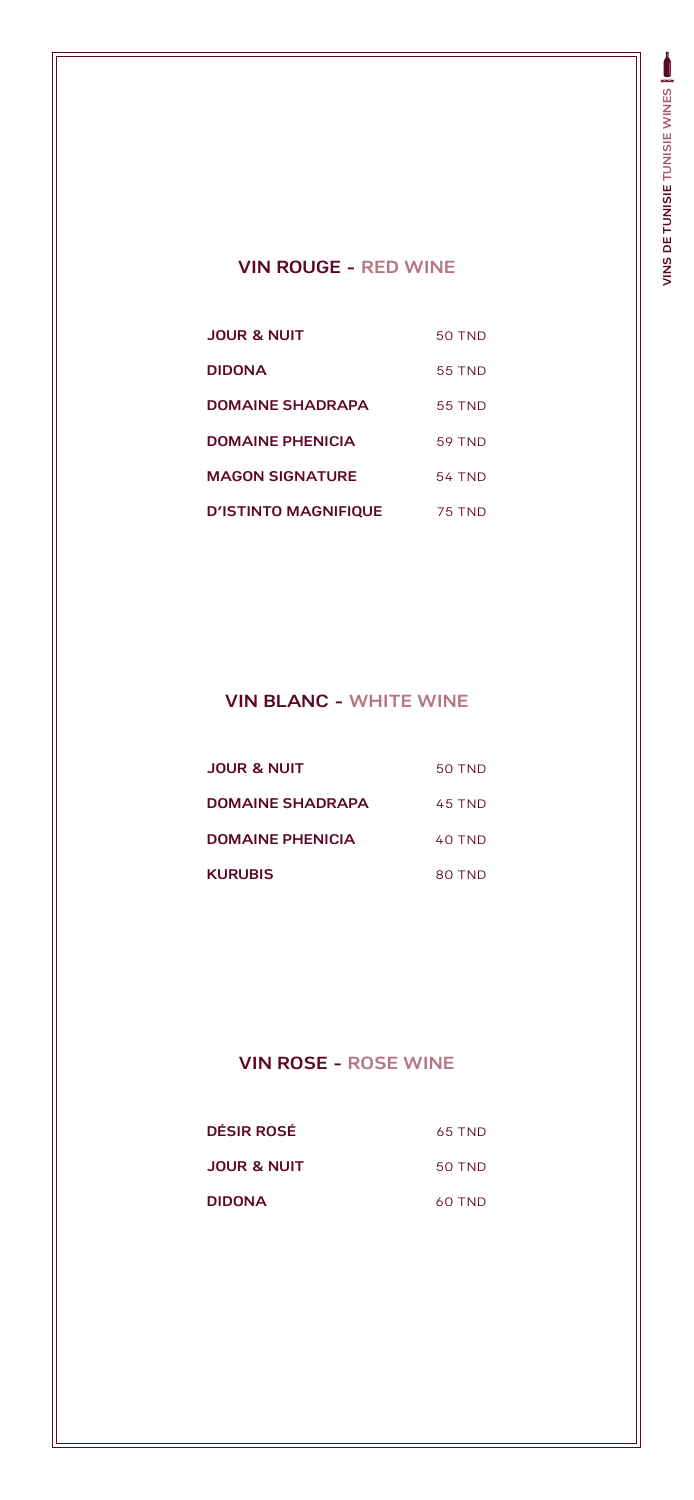# VIN ROUGE - RED WINE

| <b>CHÂTEAU DE GARBES</b>         | <b>90 TND</b>  |
|----------------------------------|----------------|
| <b>CHÂTEAU TOUR SAINT BONNET</b> | <b>160 TND</b> |
| <b>CHÂTEAU MOULIN DES GRAVES</b> | $125$ TND      |
| <b>CHÂTEAU GRAND SOUSSANS</b>    | <b>220 TND</b> |

# VIN BLANC - WHITE WINE

| BOURGOGNE ALIGOTÉ DOMAINE RAPET                     | <b>150 TND</b> |
|-----------------------------------------------------|----------------|
| <b>CHABLIS DOMAINE BESSON</b>                       | <b>185 TND</b> |
| <b>DOMAINE JOSEPH MELLOT LES BREMAILLES</b> 180 TND |                |
| BOURGOGNE CHARDONNAY DOMAINE RAPET                  | <b>185 TND</b> |

## VIN ROSE - ROSE WINE

| LA CUVÉE DES COMMANDEURS  | 165 TND        |
|---------------------------|----------------|
| <b>MINUTY M DE MINUTY</b> | <b>155 TND</b> |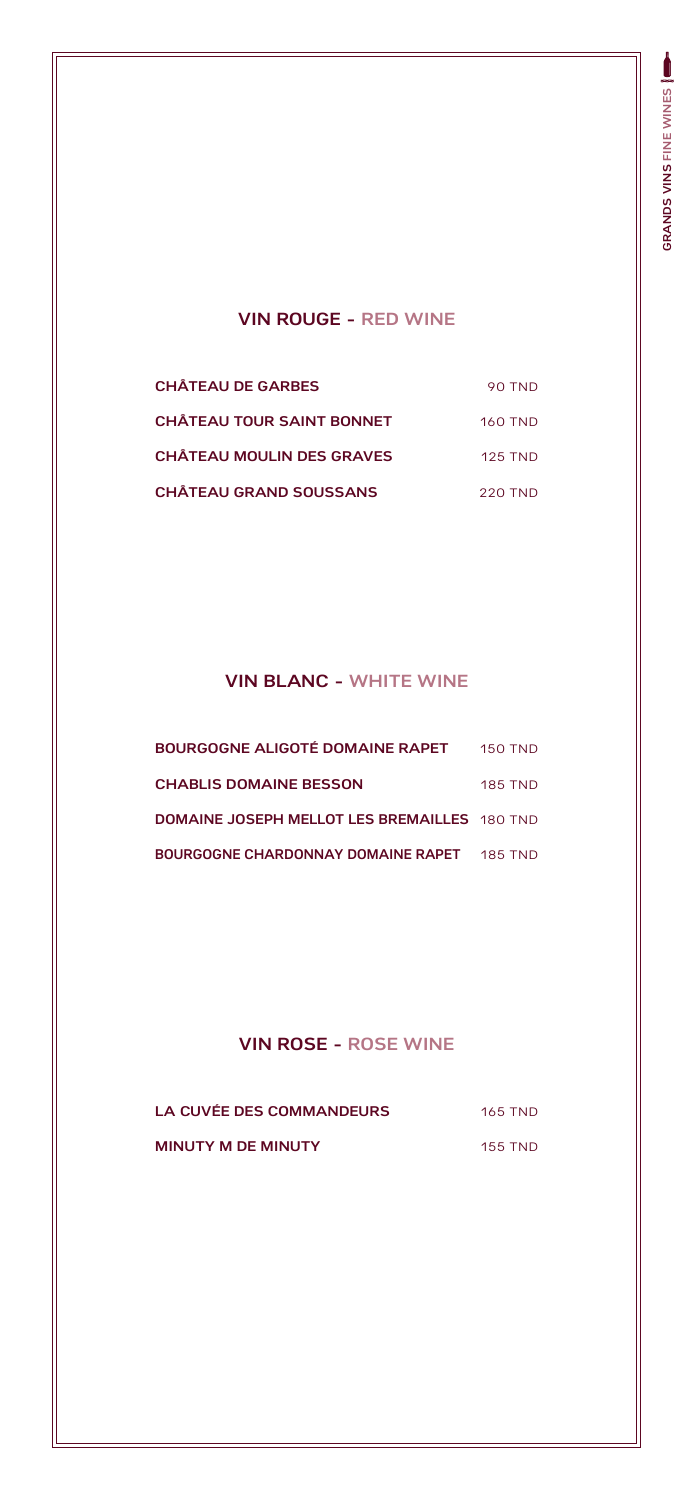# CHAMPAGNES - CHAMPAGNES BTL 75CL

| <b>MUMM CORDON ROUGE BRUT</b>  | 550 TND        |
|--------------------------------|----------------|
| <b>MOËT &amp; CHANDON BRUT</b> | <b>650 TND</b> |
| <b>VEUVE CLIQUOT BRUT</b>      | 680 TND        |
| <b>MOËT &amp; CHANDON ICE</b>  | 680 TND        |
| <b>MOËT &amp; CHANDON ROSÉ</b> | 680 TND        |
| <b>VEUVE CLIQUOT ROSÉ</b>      | <b>710 TND</b> |
| <b>MUMM CORDON ROUGE ROSÉ</b>  | 740 TND        |